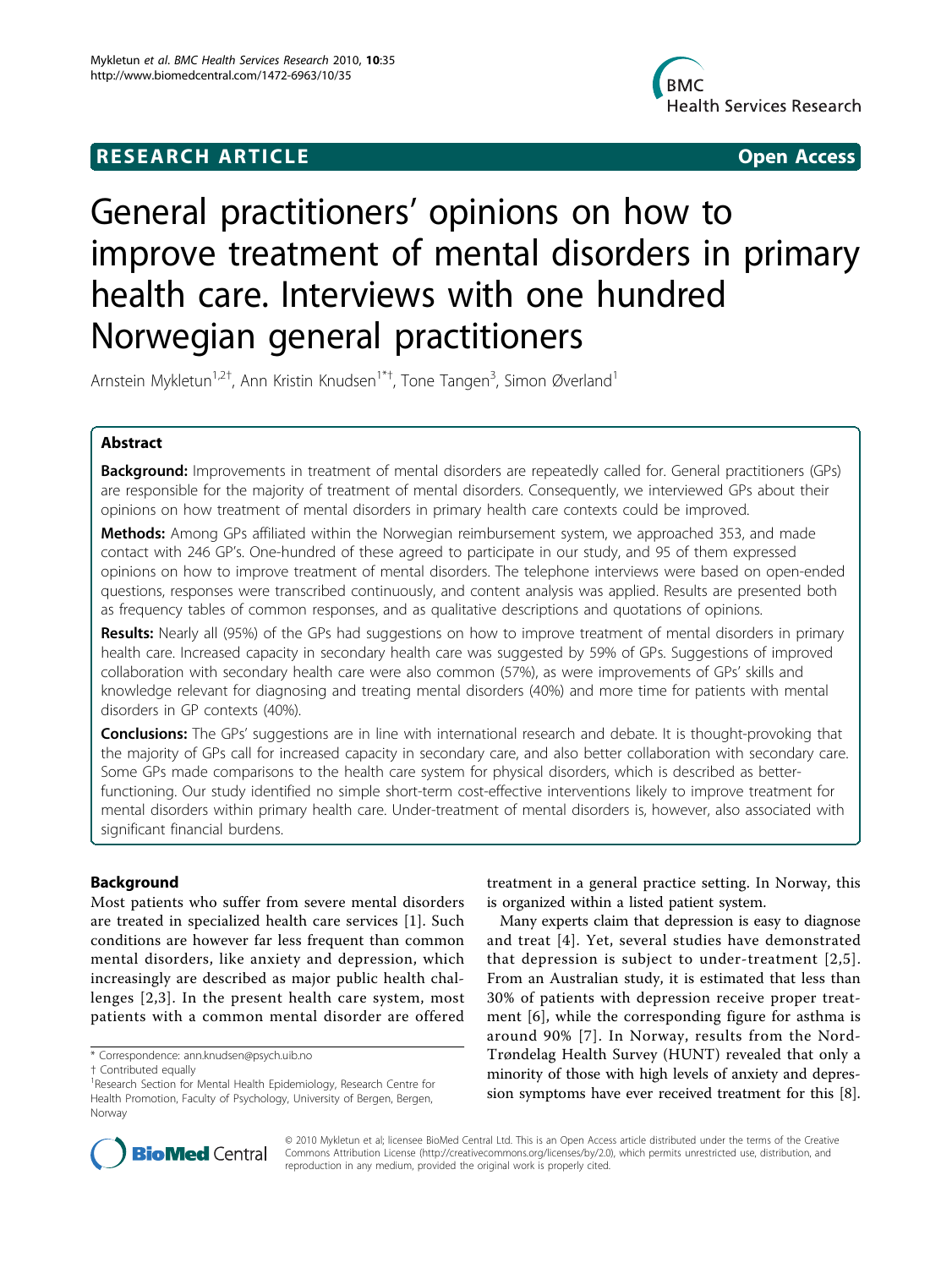Indication of under-treatment is also found among patients who are awarded a disability pension for a mental disorder [[9\]](#page-5-0), and among adolescents with anxiety and depression [\[10](#page-5-0)].

Results from the largest epidemiologic study of changes in prevalence and treatment of mental disorders, the US based National Comorbidity Survey [[11\]](#page-5-0), does not suggest any change in prevalence from 1990 to 2003. However, there are clear indications of a considerable increase in treatment of mental disorders during this period. The increased treatment rate has largely occurred in primary health care settings and in the form of prescriptions of antidepressants and SSRI's. The paradox is that most of the increase in prescription is for patients who do not fulfil the diagnostic criteria for mental disorders, while many with a diagnosable disorder still receive no treatment. It is therefore argued that this costly increased use of medication has not had any notable impact on the prevalence of mental disorders in the general population [[11](#page-5-0)]. A recent meta-analysis of antidepressants efficacy based on US Food and Drug Administration (FDA) approval data suggested that SSRI's were effective in severe depression, but had no better effect than placebo for less severe and minor depressive conditions [[12\]](#page-5-0), which are the most frequently seen in primary care settings.

There is increasing consensus that common mental disorders have serious consequences. The WHO World Health Survey (WHS) concluded that depression gives stronger decrements in perceived functional status than angina, arthritis, asthma and diabetes [\[13\]](#page-5-0). This conclusion is in line with results from the first WHO-initiated Global Burden of Disease study [\[3](#page-5-0)]. Norwegian longitudinal studies have suggested that depression increases mortality in general, across the specific causes of death. The odds ratios for risk for mortality from depression were of comparable magnitude with those from smoking [[14,15](#page-5-0)]. Anxiety and depression are also strong and independent risk factors for disability pension, also for disability pensions awarded for somatic conditions [\[16](#page-5-0)]. Hence common mental disorders and their consequences constitute a major public health challenge.

There has been a strong focus on diagnosing and treatment of common mental disorders in primary health care [[17](#page-6-0)-[19\]](#page-6-0). In the UK, a new system for primary mental health care based on evidence-based psychological treatments is now being developed [[2\]](#page-5-0). In Norway, there have been calls for improvements in treatment of people with mental disorders, both in primary and secondary care. The aim of the present study was to assess whether primary health care physicians believe there is a need for improved treatment of mental disorders in primary health care, and if so, which actions they think should be taken to meet those needs.

### Methods

Our sample of informants was recruited from all general practitioners (GPs) in Norway enrolled in the public reimbursement system. The vast majority of GPs are enrolled in this system, as the market for private healthcare without public reimbursement is very limited in Norway. To get a random sample of GPs, we first selected a letter for each Norwegian county. Then, we listed all GPs within each county with a surname starting with the given letter. From this list of 353 GPs, we contacted potential participants by telephone until we reached the pre-defined sample size of 100. The participants were called in a pre-defined sequence by quotas making sure that the county-wise distribution of GPs reflected the population size of each county. We were unable to retrieve a correct phone number for 40 of GPs. We further failed to get in touch with 67 of them after having attempted five times, 87 were not interested in participating, and 59 did not return the calls later despite agreeing to do this. A total of 906 calls were made. We offered no financial incentive for participating in the study.

The data presented in this paper are based on the telephone interviews with the 100 general practitioners within primary health care who agreed to participate in the study as informants. Thirty percent of the informants were female, and the average number of years as a primary care practitioner was 17.8 (range 0.5 - 35.0). This distribution is in accordance with another study which has used Norwegian GPs as informants, where it was concluded that the distribution was representative for Norwegian GPs in general [[20\]](#page-6-0). The data collection was financed by the Norwegian Directorate of Health, and the researchers were funded by the Norwegian Institute of Public Health and the Norwegian Research Counsel.

Two trained interviewers were instructed to initiate every interview with presenting their errand on behalf of the Norwegian Directorate of Health, and to arrange with the GP's secretaries when the interviews with the GP could take place. The interviews were carried out in the periods between 10.12.07 to 20.12.07, and 03.01.08 to 18.01.08, and lasted between four and 20 minutes.

Each GP was given the following background information at the beginning of the interview: "We call you on behalf of the Norwegian Directorate of Health. You are randomly drawn from the list of GPs in Norway enrolled in the reimbursement system, and we call you to collect opinions, thoughts and experiences relevant for improving mental health care in primary care. The information collected will be used to inform the directorate in their continuous process of improving mental health services in GP settings, and will also be published as a research report in a medical journal. We will ensure anonymity of every informant in the study. Are you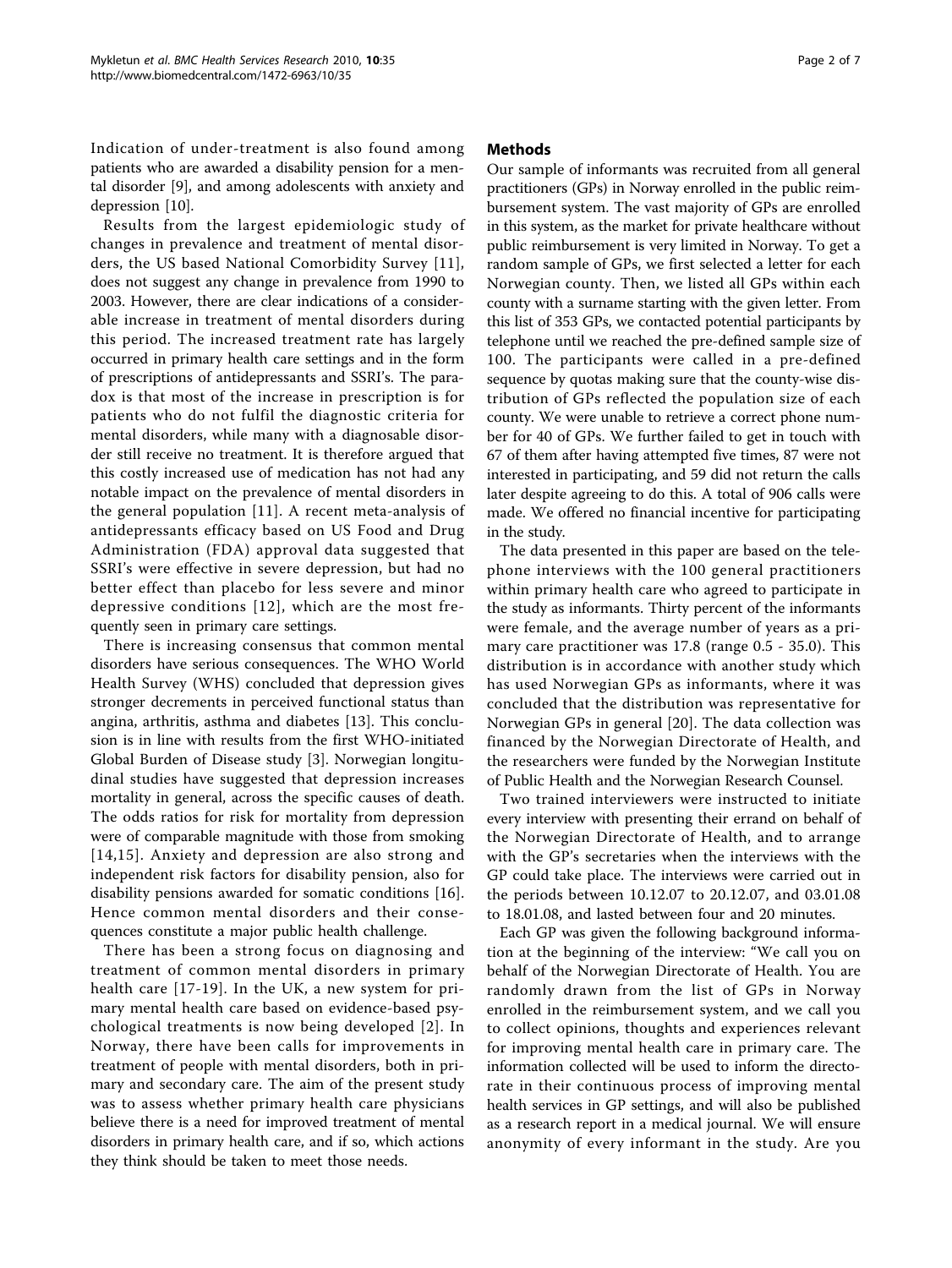willing to participate in this study?" A note of the oral informed consent was made, and the interview then started. All the informants who participated were offered copies of the report given to the Norwegian Directorate of Health as a reimbursement for their contribution. This was sent to the GPs at the time of presenting the results to the directorate (February 2008).

The interview commenced with the opening question: "Can anything be done to improve treatment of mental disorders in primary health care?" If the GP stated that no such improvements could be done  $(n = 5)$  the interview ended there. The remaining GPs  $(n = 95)$  were asked the follow-up question:"What can be done?". The question was asked open ended to avoid leading the answers in any particular direction. The replies (in total 307) were transcribed during the interviews, and content analysis was applied to categorise and quantify the responses [[21,22\]](#page-6-0). This approach was the best one available combining the two following needs: We wanted to approach the GPs with open-ended questions to avoid directing their attention in any direction as a response to specific questions asked. Further, we needed to be able to quantify responses as to the content of the GPs advice, reflections and opinions.

Categories were made after all interviews were transcribed and on the basis of reading the responses. Two of the authors (AM and AKK) suggested categories independently and compared the categories afterwards. Themes were derived from the data on two levels as outlined in Table [1.](#page-3-0) The unit of analysis was defined according to content, so that the content always should be possible to place in one category only. This resulted in some units consisting of one sentence only, others of two or more sentences. The coding was performed by one of the authors (AKK), and another author (AM) coded some of the sentences for reliability with results compared with very good agreement. The categories applied are presented in Table [1](#page-3-0) with four main domains, and further specification of two of the categories.

Cohen's Kappa Coefficient was applied to test the reliability of the categorisation [[23](#page-6-0)]. A research technician was given a minimal instruction (15 minutes) on how to code the comments into categories. Agreement between the original coding (performed by AKK) and the second coding was Kappa 0.91 for the four domains (as specified in Table [1\)](#page-3-0), and 0.73 for all categories combined. This is regarded as *very good* and *good* agreement, respectively [[23](#page-6-0)].

The presentation of the results will give the proportion of replies in each category, with typical examples of the replies within each category. No more than one quotation from each participant will be referenced in the text.

The project was evaluated by the regional committee for ethics in medical research, which had no objections to the study.

## Results

Of the 100 GPs interviewed, five did not suggest that something could be done to improve treatment of mental disorders in primary health care. The remaining 95 were asked what could be done (Table [1](#page-3-0)). The majority of the GPs suggestions emphasized needs for improvement in secondary health care (82% (95% CI 74 - 90)), specifically in terms of need for increased capacity (59% (95% CI 49 - 69)) and better collaboration between the health services (57% (95% CI 47 - 67)). Two out of three GPs did also address the need for improvement in primary health care (63% (95% CI 54 - 73)), in particular need for increased knowledge and competence among general practitioners regarding these disorders (40% (95% CI 30 - 50)) and need for extended time limits when treating these patients (40% (95% CI 30 - 50)). In the following, each of these main categories of replies is presented with typical quotations.

### Increased capacity in secondary care (59%)

Statements in this category included difficulty with gaining contact and access in secondary health care, long waiting-lists, not enough psychologists and psychiatrists and experiences of unevenly distribution of these across the country and between urban and rural areas. A typical quote in this category was simply "There is a need for increased capacity in secondary health care". Other examples of statements were: "It is hard to refer patients [to specialised health services] when one does not know where to look for them, and when those you try to refer the patient to does not reply to mail nor calls", "We need shorter waiting lists in secondary health care. It is not good enough when people have to remain on a waiting list three months before treatment is offered." and "... where I work it is far too hard to get access for your patients". Many suggested an increase in numbers of psychiatrists and psychologists, and easier access to these: "In this area we have a need for more psychologists. Psychologists should be distributed where they are needed" and ". it may seem like those [psychiatrists and psychologists] that runs private clinics have a high selection of whom they choose to treat as patients. They should receive more new patients and finish more of the cases they already have". Some addressed possibilities for increased capacity through improved treatment routines in secondary health care:"I think clinical psychologists are exempt from the daily trivialities. They let their patients receive treatment for a long time and often exclusively for specific diagnoses. They should to a larger degree become part of the public health care system. Treatments should be shortened to 20-30 sessions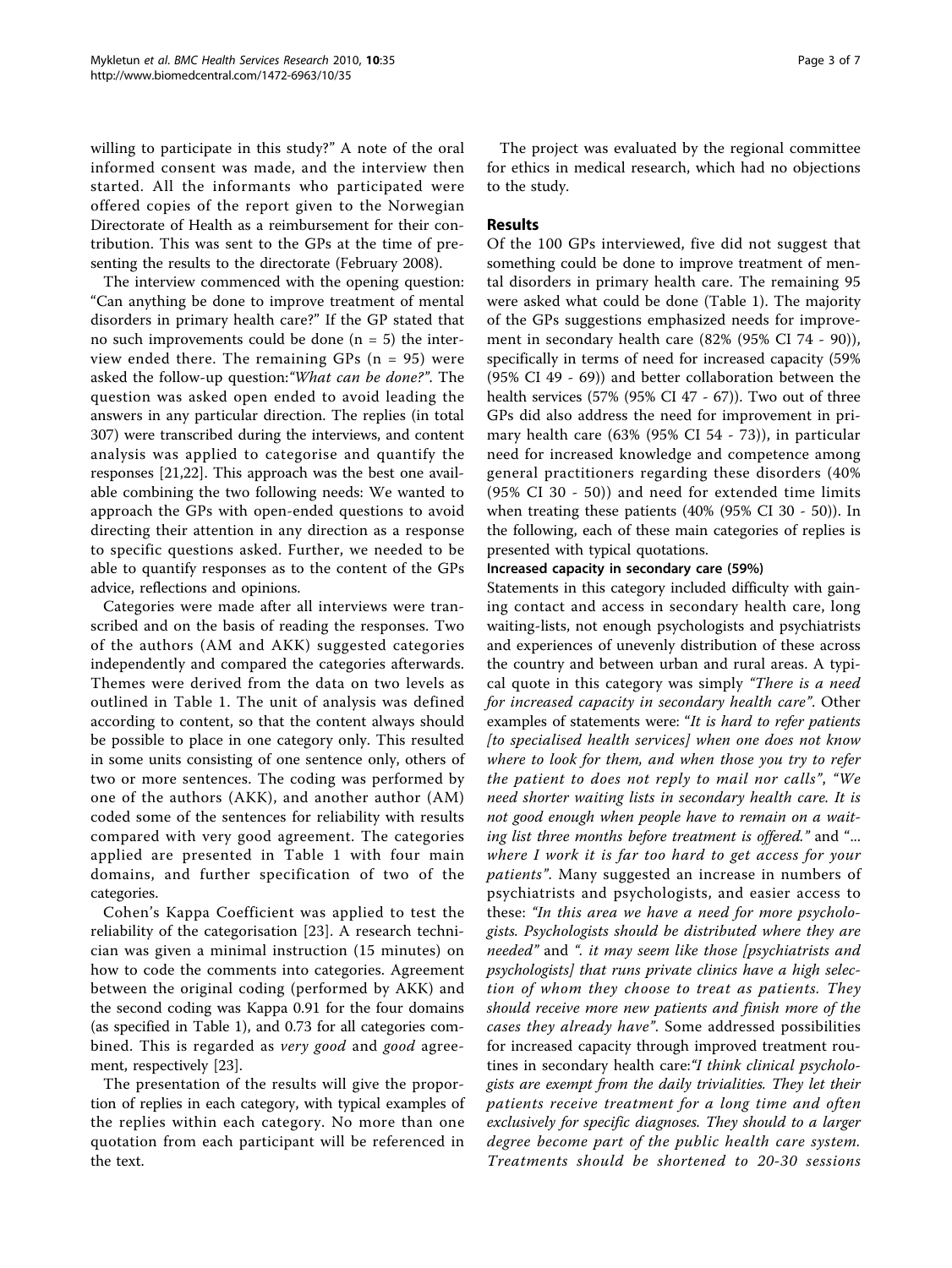|                                                                                                     | $\%$ | 95% confidence interval |
|-----------------------------------------------------------------------------------------------------|------|-------------------------|
| Answers with a focus on secondary health care (all together)                                        | 82%  | $74 - 90$               |
| Need for improved capacity in specialized health care                                               | 59%  | $49 - 69$               |
| Need for improved co-operation between primary and secondary health care, and other public services | 57%  | $47 - 67$               |
| Need for quality improvements in secondary health care services                                     | 12%  | $5 - 18$                |
| Answers with a focus on primary health care (all together)                                          | 63%  | $54 - 73$               |
| Need for increased knowledge and competence among the general practitioners                         | 40%  | $30 - 50$               |
| Need for extended time when treating patients with mental disorder                                  | 40%  | $30 - 50$               |
| Need to change structures or content of the treatment in primary health care                        | 13%  | $6 - 19$                |
| Answers with a focus on societal interventions                                                      | 11%  | $4 - 17$                |
| Answers with a focus on patient characteristics                                                     | 5%   | $1 - 10$                |

<span id="page-3-0"></span>Table 1 "What can be done to improve treatment of mental disorders in primary health care?"

Coded answers based on transcribed interviews with the general practitioners.

followed by an evaluation of status. They should also be forced to see more patients in acute phases. A limited number of sessions per patient could help more to get started. It is too easy for psychologists to refrain from accepting patients. Better to provide some help for many than much help for only a few." Some also asked for low threshold services in secondary health care: "Increased contact with psychiatric nurses would give a low threshold offer for referral".

## Need for improved co-operation between primary and secondary health care, and other public services (57%)

In contrast to statements regarding easier access to secondary health care in general, which were coded in the above mentioned category, statements in this category address the reciprocal co-operation between the two levels of health care. The following quote serve as an example: "It should be possible to refer to specialised health care for a quick consultation (as is possible with somatic conditions) about diagnosis and possible treatments, and then I could perform the treatment myself in cases where I am capable." A simpler and less formal access to counselling and supervision was also asked for: " [We need] improved access to supervision from psychologists or psychiatrists in secondary health care on our treatment of these patients.", "I have a psychologist in the office next door. We have interdisciplinary co-operation. This works well". Enhanced quality on case summaries and quicker notification when the patient is in treatment was also mentioned " .little information is given to the GP when the patient has been admitted to a hospital" and "faster feedback like epicrises [.] when hospitals and similar institutions have been in contact with the patient".

## More knowledge and competence in general practice (40%)

Several of the GPs addressed a need for more knowledge and competence among the GPs regarding diagnosing and treatment. Some offered general statements like: "Need for more knowledge among general practitioners on mental disorders", but many offered specific comments: "There should be mandatory training for general practitioners. Being left to random representatives from pharmaceutical companies or random courses is not sufficient." And: " [...] psychiatry could become integrated in the house office training to provide experience before we start working." Some also asked for specific competence in psychological therapies: "This [course in cognitive therapy] should be part of the physician's supplementary education and not just a voluntary selected course".

## Extended time for consultations (40%)

Many underlined the need for extended consultation time for patients with mental disorders in general practice: "Mental disorders demand more time for treatment and consultation than other patients." "Time-constraints, we have a limited amount of time available for each patient and that especially goes for these patients." Suggestions for changes in the reimbursement system occurred: "Better time can be achieved through changing the reimbursement system. As of today, we are rewarded for doing short consultations with many patients. This is not optimal for patients with mental disorders, who need more time." "Differentiated time rates, special rates for treating mental disorders [...]. In reality, the physicians lose money treating mental disorders since the time spent could be used treating other conditions. A salary based on use of time could increase the physician's motivation for doing these consultations thoroughly."

## Other answers

Twelve percent (95% CI 5 - 18) of the GPs emphasized a need for quality-improvement in secondary health care, like in the following quote "Where I work there is a lack of qualified professionals in secondary health care". Relatively few (11%, 95% CI: 4 -17) asked for societal interventions: "Information [.] through media about mental disorders is important", and some few were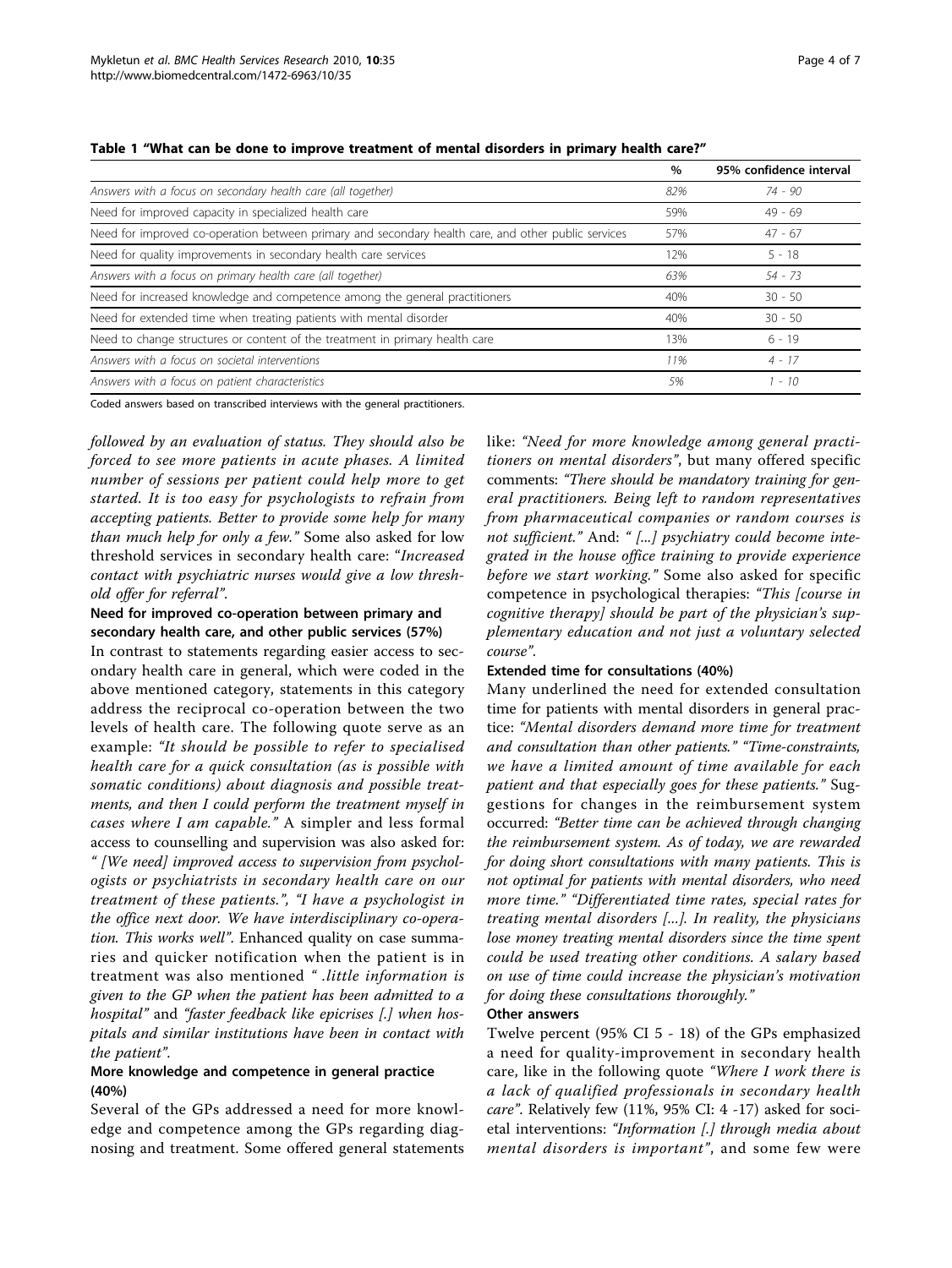concerned about patient characteristics (5%, 95% CI: 1 - 10) that mattered in treatment: "Some patients have some requirements for treatment that might not be possible to fulfil, and experience that it is not good enough for them being treated by a general practitioner" (Table [1\)](#page-3-0).

## Discussion

General practitioners do most of the treatment of common mental disorders, however, a high rate among them (59%) asks for increased capacity in secondary health care for further referral of this patient group. This might reflect that many general practitioners feel inadequate facing patients with mental disorders, and experiences little support and nowhere else to get help for these patients. In Norway, sales figures for SSRIs doubled from 1989 to 1999, and have since increased by another 10-15% annually [[24\]](#page-6-0), most of it due to increased prescription in general practice [\[11\]](#page-5-0). This is in line with current treatment guidelines for depression, recommending two trials with antidepressant medication before referring the patient to specialised health services [[25\]](#page-6-0). In spite of this, the general practitioners clearly expressed wish for increased possibilities for referral may indicate that medication is perceived as an insufficient tool when treating common mental disorders like depression.

If a substantially larger proportion of the patients presenting symptoms of anxiety and depression in general practice should be referred to specialized health care, the current system would collapse. In the UK, an alternative approach to this public health challenge is being tried out: In the project Improved Access to Psychological Therapies (IAPT) psychological treatment centres are established across the country to deliver low threshold evidence-based psychological short-term therapies. It is planned as a primary health care service in the sense that patients may self-refer and as an alternative to general practitioner administered medication-based treatments. The general practitioners are also free to refer suitable patients to the centres [[2,](#page-5-0)[26\]](#page-6-0). In its full scale, it is assumed that a total of 10,000 new therapists are needed to run this system throughout the UK. Having received some specific training, these therapists are supposed to work independently, but under close supervision by psychologists and psychiatrists [[2\]](#page-5-0). To date, there are no published evaluations of the project or its pilots, but the experiences made will be relevant also outside UK borders.

Many of the general practitioners (57%) reported a need for improved co-operation with specialized health care services, both in terms of easier access for further referrals of patients, and availability of guidance and supervision. Some of the physicians compared the mental health care system with how health care for somatic health problems works, emphasizing the differences in how easy it is to get further examinations and specialist evaluations for somatic health problems compared to mental health problems. Some described that they would be happy to carry out the actual treatment themselves if they could get some initial help from a psychologist or psychiatrist in making a diagnosis and develop a plan for treatment. It seems a core problem that the specialists, representing the highest level of competence on mental disorders, are largely found to be unavailable for those who treat most of the patients in this domain.

A model where the practitioner do patient consultations under supervision from a specialist has been tried out in international studies, resulting in improved treatment outcomes [[27\]](#page-6-0), but also higher costs [\[18,27](#page-6-0)]. Joint consultation between physicians and psychiatrists has also been tried out in a Norwegian setting, with positive results: A one hour joint consultation was described as useful for giving the right diagnosis and plan a good treatment schedule for the patient [[28](#page-6-0)].

Many of the general practitioners expressed a need for more knowledge and competence regarding mental disorders (40%), both in terms of using the correct diagnostic label and to offer efficient treatment. Underrecognition of mental disorder in general practice is previously described [[13](#page-5-0),[17,29\]](#page-6-0), and is completely in line with the general practitioners own descriptions regarding this issue.

One obvious response to this challenge would be to increase training and courses in mental health for general practitioners. This has been attempted previously: In a highly cited study, general practitioners in the UK were randomized to an educational program aiming to increase their sensitivity and specificity in recognition of depression, while the control group did not receive the program [[17\]](#page-6-0). Despite that the participants themselves reported the program as being well suited and that it had improved their skills as intended, no difference between the groups in terms of recognition of depression or improvement in depression scores among the patients with known depression was found after six months [\[17\]](#page-6-0). A systematic review concluded in line with this: There is a considerable scope for improving recognition and treatment of depression in general practice, but frequently employed strategies for doing so, like treatment guidelines and educational programs, are most often not effective [[27\]](#page-6-0). An improved co-operation between primary and secondary health care, with continuous updating and guidance, is found to be a more effective strategy [\[27](#page-6-0)], but also more expensive [[18](#page-6-0)].

40% of the practitioners suggested prolonged consultation time for patients with mental disorders. Some stated that this was a question about the physicians own priorities, while others emphasized a need for revising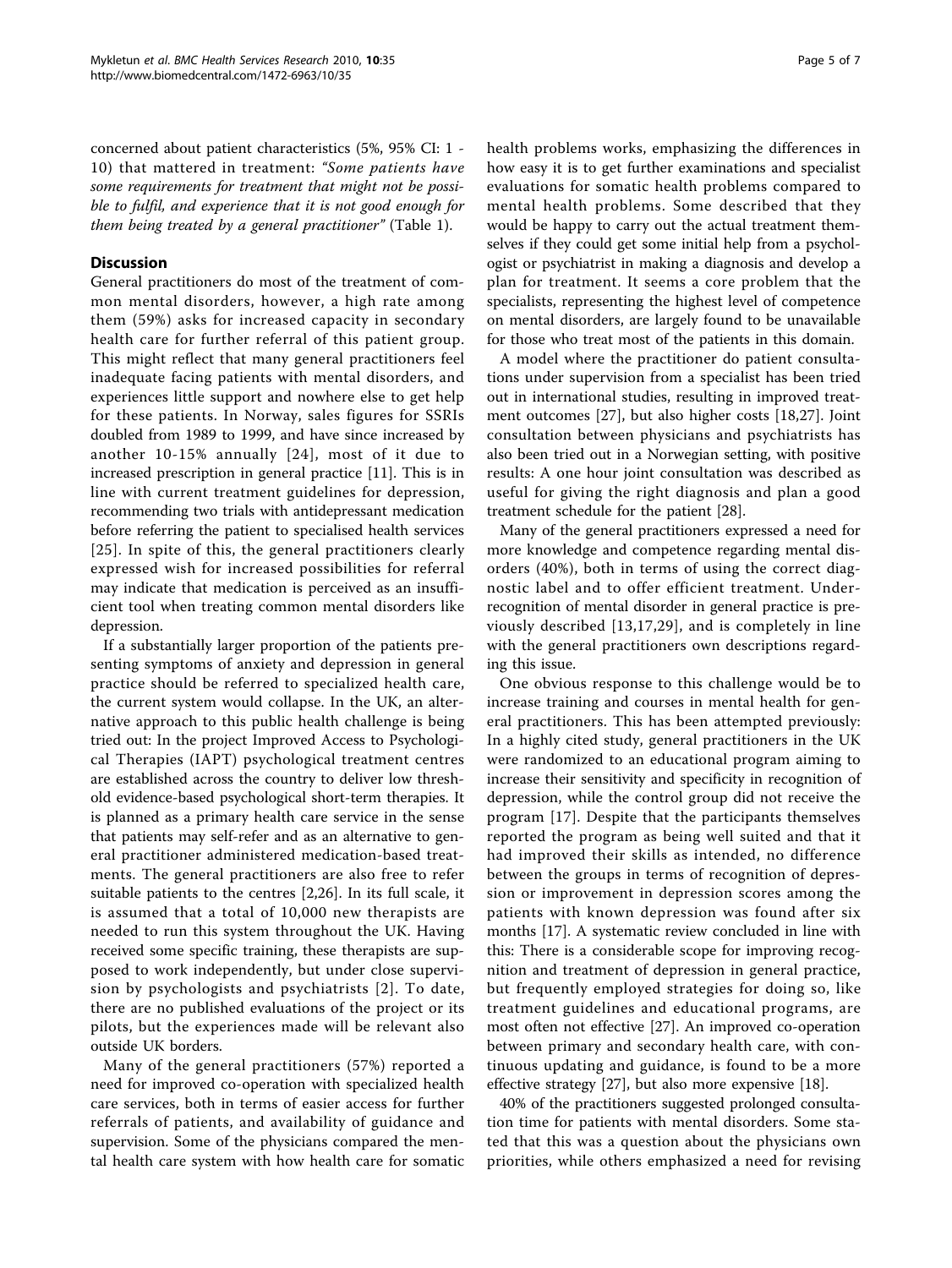<span id="page-5-0"></span>the reimbursement system the physicians work within. Many argued that the current reimbursement system fails to provide an economic incentive to allocate sufficient time for these patients. The changes the physicians ask for would inflict large costs and this must be a subject of cost-effectiveness evaluations before any implementation.

#### Strengths and weaknesses of the study

The primary strength of our study is the use of openended questions about how treatment of mental disorders in primary health care can be improved, reducing demand characteristics through leading predefined answers. The study is large enough to provide reasonable margins around the proportions of answers given. Our county-level stratified random sampling should to some extent ensure that the sample was representative of Norwegian general practitioners, as also indicated through the reasonable distribution of gender and years of practice [[20\]](#page-6-0). However, only 100 of the 353 selected, and 247 identified GPs agreed to attend, and we cannot exclude the possibility that non-informants would have different opinions and views, potentially biasing our results. The response rate achieved is thus a challenge. The good reliability given in Kappa Coefficient of the coding is also a strength of this study. A complete list of all answers will be provided upon contacting the corresponding author if so desired.

#### Conclusion

Norwegian general practitioners suggest four main interventions to improve treatment of mental disorders in primary health care: Increase the capacity in secondary health care; improve co-operation between primary and secondary health care; increase the knowledge about mental disorders in primary health care; and allow more time to treat patients with mental disorders. Many of these suggestions are in line with recommendations based on international research. The study did not help to identify any available interventions that in short time would imply improvements. Effective interventions will be expensive, but so is mental disorders left untreated.

#### Abbreviations

GP: general practitioner; CI: confidence interval; HUNT: The Nord-Trøndelag Health Survey; FDA: Food and Drug Administration; WHO: World Health Organization; UK: United Kingdom; SSRI: Selective serotonin reuptake inhibitors; IAPT: Improved Access to Psychological Therapies.

#### Acknowledgements

Camilla Løvvik contributed to analyses of data (kappa coefficients), to improvement of description of qualitative methods, and to improvement of the language. Helene Flood Aakvaag contributed in the data collection. The data collection was funded by the Norwegian Directorate of Health. Jon-Torgeir Lunke from the Norwegian Directorate of Health contributed with valuable comments.

#### Author details

<sup>1</sup>Research Section for Mental Health Epidemiology, Research Centre for Health Promotion, Faculty of Psychology, University of Bergen, Bergen, Norway. <sup>2</sup> Division of Mental Health, Norwegian Institute of Public Health Oslo, Norway. <sup>3</sup>Institute of Clinical Medicine, University of Bergen, Bergen, Norway.

#### Authors' contributions

AM contributed to the conception and design of the study, raising funding, in the analysis and interpretation of data, and in drafting and revising of the manuscript. AKK contributed to the design of the study, in the data collection, in analysis and interpretation of data and in revising of the manuscript. TT contributed to the analysing and interpretation of data, and in drafting and revising of the manuscript. SØ contributed to the conception and design of the study, in the analysis and interpretation of data, and in drafting and revising of the manuscript. All authors have read and approved the final manuscript.

#### Competing interests

The authors declare that they have no competing interests.

#### Received: 23 May 2009

Accepted: 9 February 2010 Published: 9 February 2010

#### References

- 1. Layard R: Health policy The case for psychological treatment centres. Br Med J 2006, 332(7548):1030-1032.
- 2. Layard R: [The case for psychological treatment centres.](http://www.ncbi.nlm.nih.gov/pubmed/16644834?dopt=Abstract) BMJ 2006, 332(7548):1030-1032.
- 3. Murray CJ, Lopez AD: [Global mortality, disability, and the contribution of](http://www.ncbi.nlm.nih.gov/pubmed/9164317?dopt=Abstract) [risk factors: Global Burden of Disease Study.](http://www.ncbi.nlm.nih.gov/pubmed/9164317?dopt=Abstract) Lancet 1997, 349(9063):1436-1442.
- 4. Andrews G, Titov N: Depression is very disabling. The Lancet 2007, 370(9590):808-809.
- 5. Wittchen HU, Jacobi F: [Size and burden of mental disorders in Europe a](http://www.ncbi.nlm.nih.gov/pubmed/15961293?dopt=Abstract) [critical review and appraisal of 27 studies.](http://www.ncbi.nlm.nih.gov/pubmed/15961293?dopt=Abstract) European Neuropsychopharmacology 2005, 15(4):357-376.
- 6. Sanderson K, Andrews G, Corry J, Lapsley H: [Reducing the burden of](http://www.ncbi.nlm.nih.gov/pubmed/14607388?dopt=Abstract) [affective disorders: is evidence-based health care affordable?.](http://www.ncbi.nlm.nih.gov/pubmed/14607388?dopt=Abstract) Journal of Affective Disorders 2003, 77(2):109-125.
- 7. Simonella L, Marks G, Sanderson K, Andrews G: [Cost-effectiveness of](http://www.ncbi.nlm.nih.gov/pubmed/16640742?dopt=Abstract) [current and optimal treatment for adult asthma.](http://www.ncbi.nlm.nih.gov/pubmed/16640742?dopt=Abstract) Internal Medicine Journal 2006, 36(4):244-250.
- 8. Roness A, Mykletun A, Dahl AA: [Help-seeking behaviour in patients with](http://www.ncbi.nlm.nih.gov/pubmed/15636594?dopt=Abstract) [anxiety disorder and depression.](http://www.ncbi.nlm.nih.gov/pubmed/15636594?dopt=Abstract) Acta psychiatrica Scandinavica 2005, 111(1):51-58.
- 9. Overland S, Glozier N, Krokstad S, Mykletun A: Under-treatment prior to disability pension award for mental illness. The HUNT study. Psychiatric Services 2007, 58(11):3.
- 10. Zachrisson HD, Rodie K, Mykletun A: Utilization of health services in relation to mental health problems in adolescents: A population based survey. BMC public health [electronic resource] 2006, 16(6):34.
- 11. Kessler RC, Demler O, Frank RG, Olfson M, Pincus HA, Walters EE, Wang P, Wells KB, Zaslavsky AM: [Prevalence and treatment of mental disorders,](http://www.ncbi.nlm.nih.gov/pubmed/15958807?dopt=Abstract) [1990 to 2003.](http://www.ncbi.nlm.nih.gov/pubmed/15958807?dopt=Abstract) New England Journal of Medicine 2005, 352(24):2515-2523.
- 12. Kirsch IDBJ, Heudo-Medina TB, Scoboria A, Moore TJ, Johnson BT: [Initial](http://www.ncbi.nlm.nih.gov/pubmed/18303940?dopt=Abstract) [severity and antidepressant benefits: a meta-analysis of data submitted](http://www.ncbi.nlm.nih.gov/pubmed/18303940?dopt=Abstract) [to the Food and Drug Administration.](http://www.ncbi.nlm.nih.gov/pubmed/18303940?dopt=Abstract) PLoS Med 2008, 5(2):e45.
- 13. Moussavi S, Chatterji S, Verdes E, Tandon A, Patel V, Ustun B: Depression, chronic diseases, and decrements in health: results from the World Health Surveys. The Lancet 2007, 370(9590):851-858.
- 14. Mykletun A, Bjerkeset O, Dewey M, Prince M, Overland S, Stewart R: [Anxiety, depression and cause specific mortality. The HUNT study.](http://www.ncbi.nlm.nih.gov/pubmed/17470669?dopt=Abstract) Psychosomatic medicine 2007, 69(4):323-331.
- 15. Mykletun A, Bjerkeset O, Øverland S, Prince M, Dewey M, Stewart R: [Levels](http://www.ncbi.nlm.nih.gov/pubmed/19648541?dopt=Abstract) [of anxiety and depression as predictors of mortality: the HUNT study.](http://www.ncbi.nlm.nih.gov/pubmed/19648541?dopt=Abstract) British Journal of Psychiatry 2009, 195:118-125.
- 16. Mykletun A, Overland S, Dahl AA, Krokstad S, Bjerkeset O, Glozier N, Aaro LE: [A population-based cohort study of the effect of common mental](http://www.ncbi.nlm.nih.gov/pubmed/16877655?dopt=Abstract) [disorders on disability pension awards.](http://www.ncbi.nlm.nih.gov/pubmed/16877655?dopt=Abstract) American Journal of Psychiatry 2006, 163(8):1412-1418.